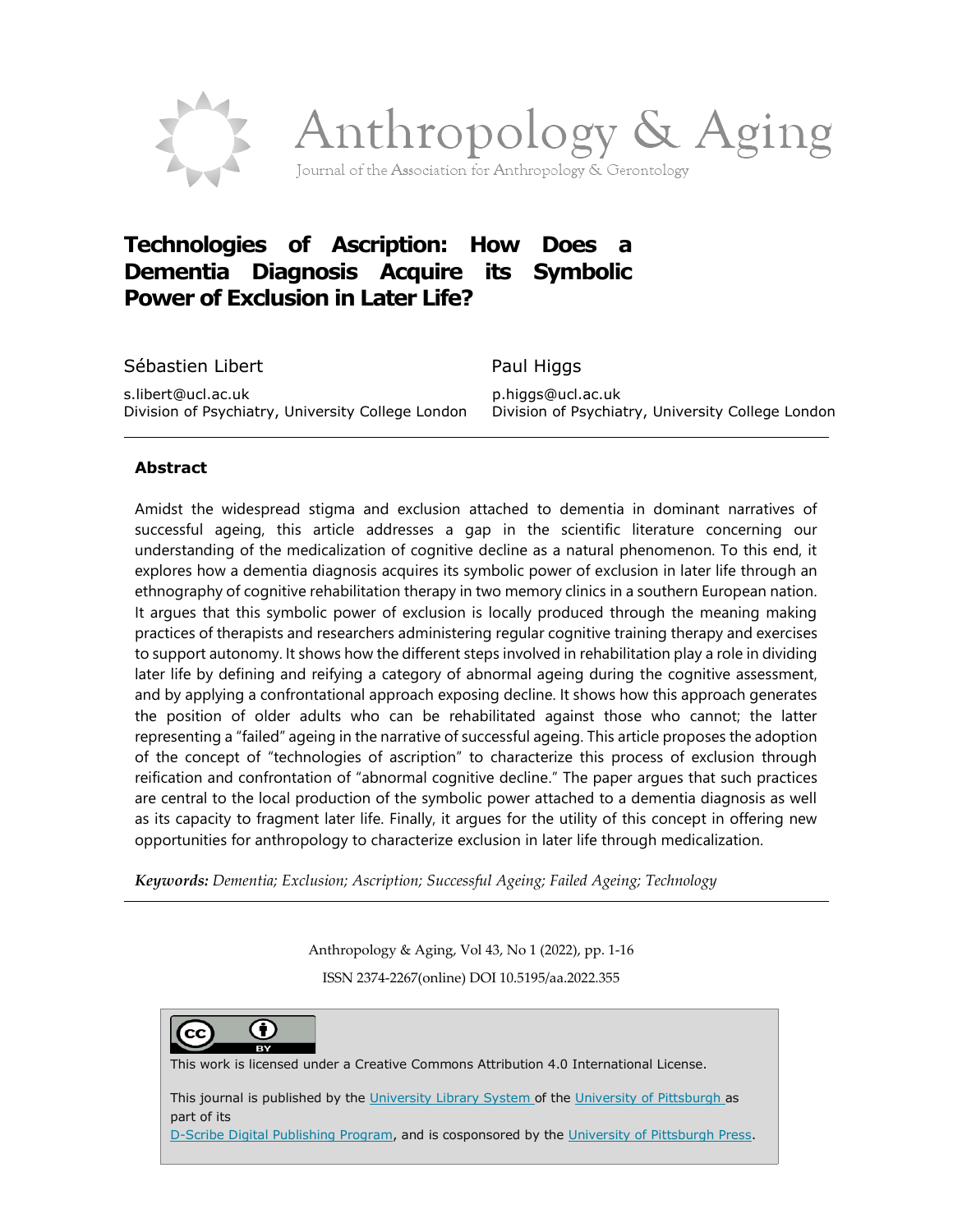## **Technologies of Ascription: How Does Dementia Diagnosis Acquire its Symbolic Power of Exclusion in Later Life?**

Sébastien Libert **Paul Higgs** 

s.libert@ucl.ac.uk p.higgs@ucl.ac.uk Division of Psychiatry, University College London Division of Psychiatry, University College London

#### **Introduction**

As dominant public health narratives across the world present dementia as a "global priority" (World Health Organization and Alzheimer"s Disease International 2012), dementia further strengthens its status as a medical problem isolated from a so-called normal ageing (World Health Organization 2017, 2). Scarcely challenged, despite its numerous incoherencies (Lock 2013), the medical conception of dementia continues to expand and diversify. It is constantly adding new diagnostic labels including schema to categorize a predementia phase (e.g., Mild Cognitive Impairment (MCI), or prodromal dementia), as well as the identification of new risky causal behaviours occurring earlier in the life course (e.g., Livingston et al. 2017). This is in addition to proposals for a more systematic screening of the older population for the condition (Kitanaka 2020, 121). This expansion is also happening in the postdiagnostic phase attracting the attention of more and more clinical professionals and researchers, resulting in various attempts to develop pharmaceutical and psychosocial interventions (Booth et al. 2018; Clare and Woods 2003; Yates et al. 2019). Overall, these transformations represent the reinforcement of an earlier trend that Adelman (1995) called the "alzheimerization of ageing," an extension of new regimes of health encouraging surveillance and screening for risk and preclinical signs of health conditions (Armstrong 1995), further expanding the medicalization of human conditions into treatable disorders (Conrad 2007; Zola 1972). While some people still dispute a clear separation of dementia from the ordinary ageing process (Cohen 1998, 70; Lock 2013, 41), this expansion demonstrates a general trend to further medicalize cognitive decline (Beard and Neary 2013; Lock 2013), maintaining the status of dementia as a threat to either prevent or cure (Livingston et al. 2017; Lock 2013; Orrell and Brayne 2015).

Much of this medicalization takes place in a general context marked by successful ageing as a dominant cultural narrative giving meaning to ageing today (Andrews 2009). This successful ageing narrative essentially attempts to separate decline from a so-called "normal ageing" process (Lamb 2017), impacting the meaning attributed to dementia (McParland, Kelly, and Innes 2017). Studies of the role of localized practices of medicalization of cognitive decline and their impact for an ageing population in this context have remained limited. Looking at the consequences of medicalization in dementia within existing social science scholarship, researchers studied the impact of a diagnosis on emotions (Aminzadeh et al. 2007) on the possibilities it offers to understand and manage one's own decline (Beard and Fox 2008) or on the stigma experienced by older adults (Milne 2010). They also looked at the consequences of a predementia diagnosis or MCI (Aminzadeh et al. 2007; Beard and Fox 2008; Beard and Neary 2013), the attribution of dementia risk (Milne et al. 2018), or the impact of different clinical cultures on the diagnostic process (Graham 2006). They explored the benefits of diagnosis in term of symptom management and access to therapy (Aminzadeh et al. 2007), issues with self-esteem and social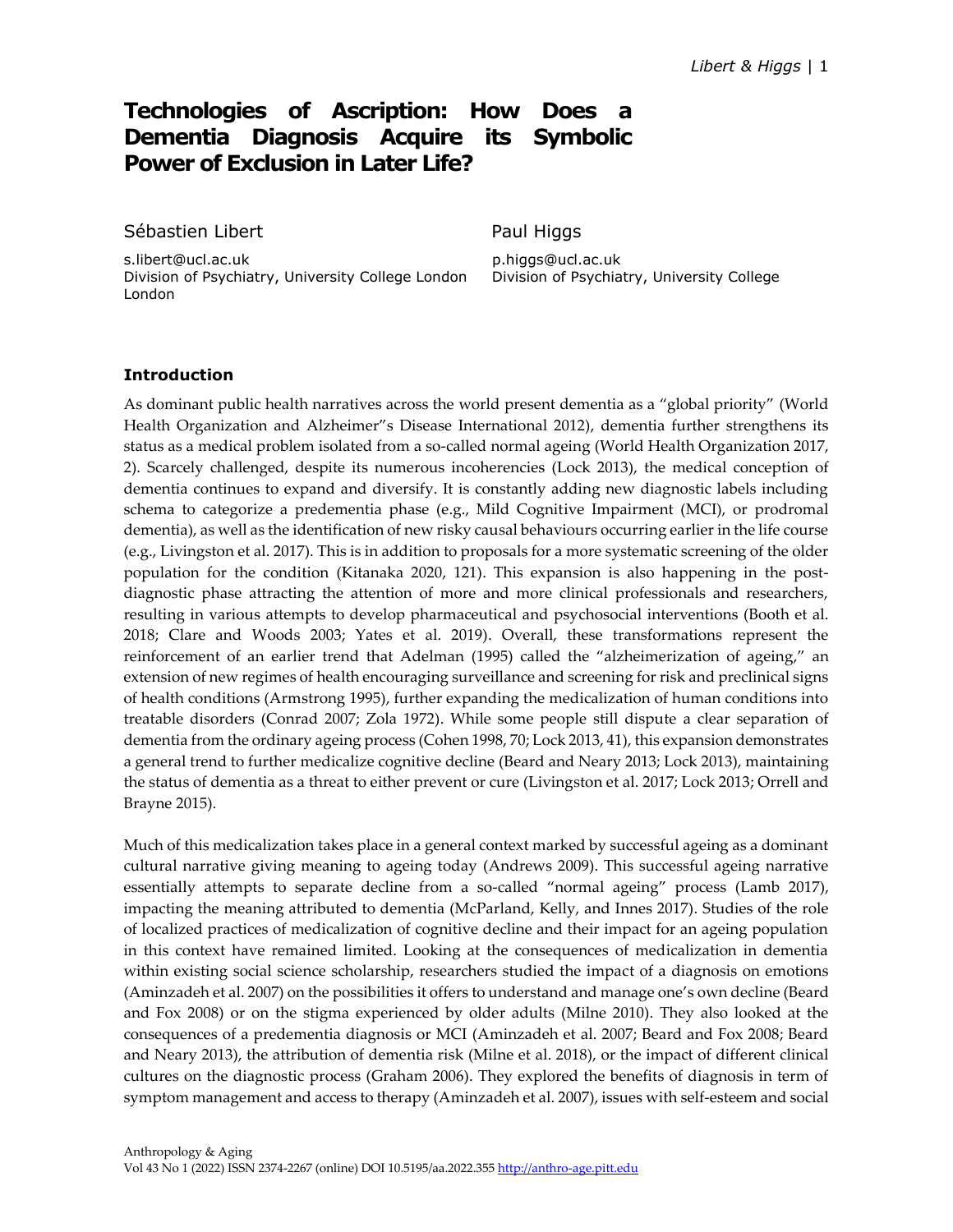participation, accessing networks of support, and promoting an active citizenship with dementia (Birt et al. 2017, 208). Finally, they looked at issues with population-wide screening and the promotion of diagnosis in the absence of post-diagnostic support (Fox et al. 2013). While considering localized processes to some extent, these studies do not consider the symbolism attached to the medicalization of cognitive decline within dominant cultural narratives of successful ageing. Borrowing the words of anthropologist Eriksen (2001), they do not locate these "small places" as constituting "large issues." Using ethnography, this article first aims at addressing these limitations in contextualization.

Meanwhile, cultural studies on ageing and health essentially proposed a macro-analysis of the medicalization of cognitive decline and its social significance, or ethnographies of people's experience of cognitive decline in later life. These discussions considered the cultural origin of the boundary between normal ageing and (cognitive) pathology through narrative and historical analysis (Ballenger 2006; Pickard 2011). They also explored the current reconfiguration of health expectations under the dominance of cultures of active, "successful" ageing (Williams, Katz, and Martin 2011) and their impact on how older adults give meaning to (cognitive) decline (Kitanaka 2020; Lamb 2017; 2014). While this corpus of research on the cultural aspects of health in later life helps to understand some of the impacts of the broader context of successful ageing on the symbolic value of diagnosis, or the experience of older adults in this context, they do not consider how localized processes of medicalization give a dementia diagnosis its capacity to substantially transform the identity of people in later life, or what forces give symbolic significance to a diagnosis within narratives of successful ageing.

As we can see therefore, current research on the diagnosis of dementia either considers its effects in a decontextualised manner or explores the symbolic value of diagnosis in cultures of ageing while having limited concern for the local processes producing this symbolic power of exclusion. Inevitably, these approaches miss the capacity of a dementia diagnosis to divide later life. To address this gap, this article will explore the following question: *how does a diagnosis acquire its symbolic power of exclusion in later life?* 

To answer this question, we present an ethnography of the daily practices of clinicians and researchers in two memory clinics implementing cognitive rehabilitation for people with dementia in a southern European country. This ethnography enables us to propose a detailed analysis of the local processes contributing to the symbolic power attached to a dementia diagnosis. The ethnography lasted for three months from October to December 2018 and was part of a broader 18-month multi-sited fieldwork exploring processes involved in the social exclusion of people with dementia across Europe and the UK. This article results from a collaboration and joint analysis produced by Sébastien Libert and Paul Higgs (referred as "we" or third person in the text). Both the ethnography and the fieldwork were conducted by Sébastien Libert (referred as "I" in the text and within the ethnographic vignettes).

Memory clinics are the most specialized facilities to provide a diagnosis of dementia in biomedicine and provide therapy for individuals diagnosed with the condition (Jolley, Benbow, and Grizzell 2006). They represent pertinent locations to observe the processes contributing to the symbolic power of a dementia diagnosis and the *manufacture* of medicalized identities. The southern European region in which this ethnography took place has a small younger population caused by rural depopulation and economic difficulties. The exodus of working age people meant that this region had a disproportionate population of older people, making it one of the most important centres of ageing in Europe. In this rural context, the memory clinics function as proximal forms of care supporting ageing communities.

During the three months of research, I followed the activities of clinicians and researchers on cognitive rehabilitation interventions through participant observation, exploring the meaning that they produced about dementia, as well as their objective in the implementation of cognitive rehabilitation. I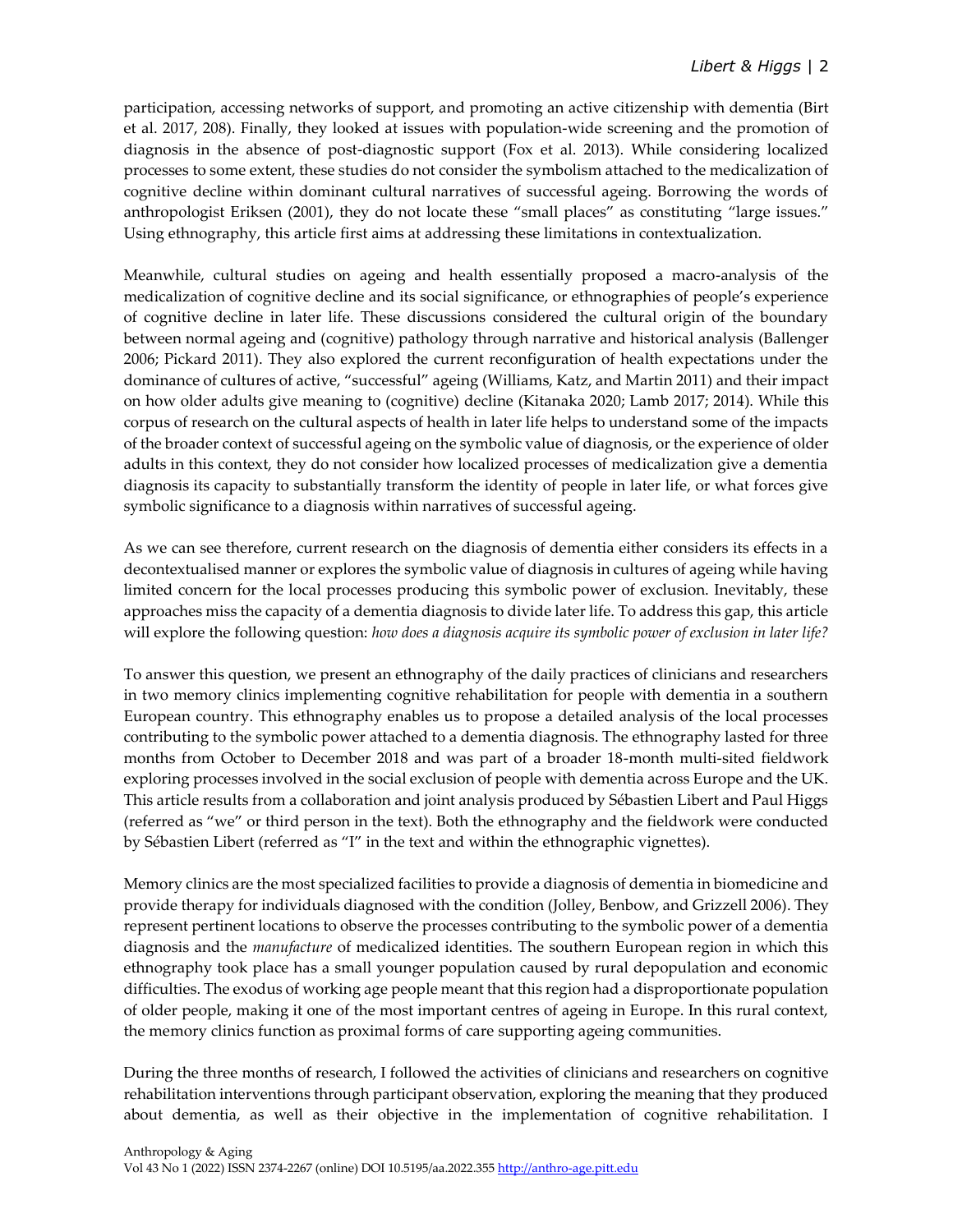documented in detail the different steps leading to the separation of people with dementia from those with "normal" cognitive ageing in the diagnostic and rehabilitation process. I also considered how they conceived potential challenges associated with the implementation of the cognitive rehabilitation and how they understood the problems that they were trying to address. Finally, I explored how the clinicians and researchers dealt with the progressive decline associated with dementia.

The role and status of the individuals I encountered within the memory clinics varied. Some were psychologists and neuropsychologists while also being PhD and MSc students. Others were senior psychologists and neuropsychologists. Some played a managerial role in the clinic, while others assisted in providing the therapies and research activities.

As few of my informants spoke English in this region, I actively learned their language for a year and a half prior to the actual fieldwork, enabling me to participate in day-to-day interactions and research activities. Being experienced to learning new languages, I could rapidly reach a level of competency necessary to understand the meaning conveyed in conversations. I also spent time discussing my observations with participants to ensure that I properly understood them. Additionally, many discussions occurred in lay language because clinicians tried to avoid using technical language in their explanations to the patients.

In this article, we will present the active role that researchers and clinicians play through discourse and practice in defining the problem of dementia in certain ways; in addition, the impact that it has on the identity and social position of people reaching memory clinics for symptoms of cognitive decline. We will explain how the symbolic manufacture of the meaning attached to a diagnosis in cognitive rehabilitation operates, indexing identity in later life as a result. We will review three different positions resulting from this indexation: active agers, people with dementia who can be rehabilitated, and those who cannot be rehabilitated. We will then present the cultural significance of these positions. Finally, we will introduce the concept of *technology of ascription* to qualify the role of cognitive rehabilitation in the local production of the symbolic power attached to a dementia diagnosis. We will then present how the analytical lens of *technologies of ascription* can support studies of processes behind this symbolic power of diagnosis in other localities. This endeavour should support a better understanding of social exclusion in later life today.

This research followed ethical guidelines from the American Anthropological Association (AAA) Statement on Ethics (n.d.). It received approval from University College London Research Ethics Committee and an institutional research ethics committee in the Southern European country where the research took place. Informed consent was first recorded in writing. It was however continuously reassessed in dialogue with the participants so to accommodate their preferences in particular circumstances. Participants were approached individually through the intermediary of a collaboration with a local mental health foundation. Their agreement was kept confidential, and measures to maintain anonymity were established.

## **The Referral and First Encounter Defining the Parameters of Abnormal Cognitive Ageing**

Where does the symbolic manufacture of medicalized identities start? To understand this, we need to look at the first contact that an older adult with cognitive concerns has with a memory clinic. It normally starts with a referral leading to a first encounter with the memory clinic. In this southern European country, a referral to a memory clinic is usually made by a physician, such as a general practitioner or a neurologist in a hospital. This referral leads to a first encounter with a neuropsychologist at the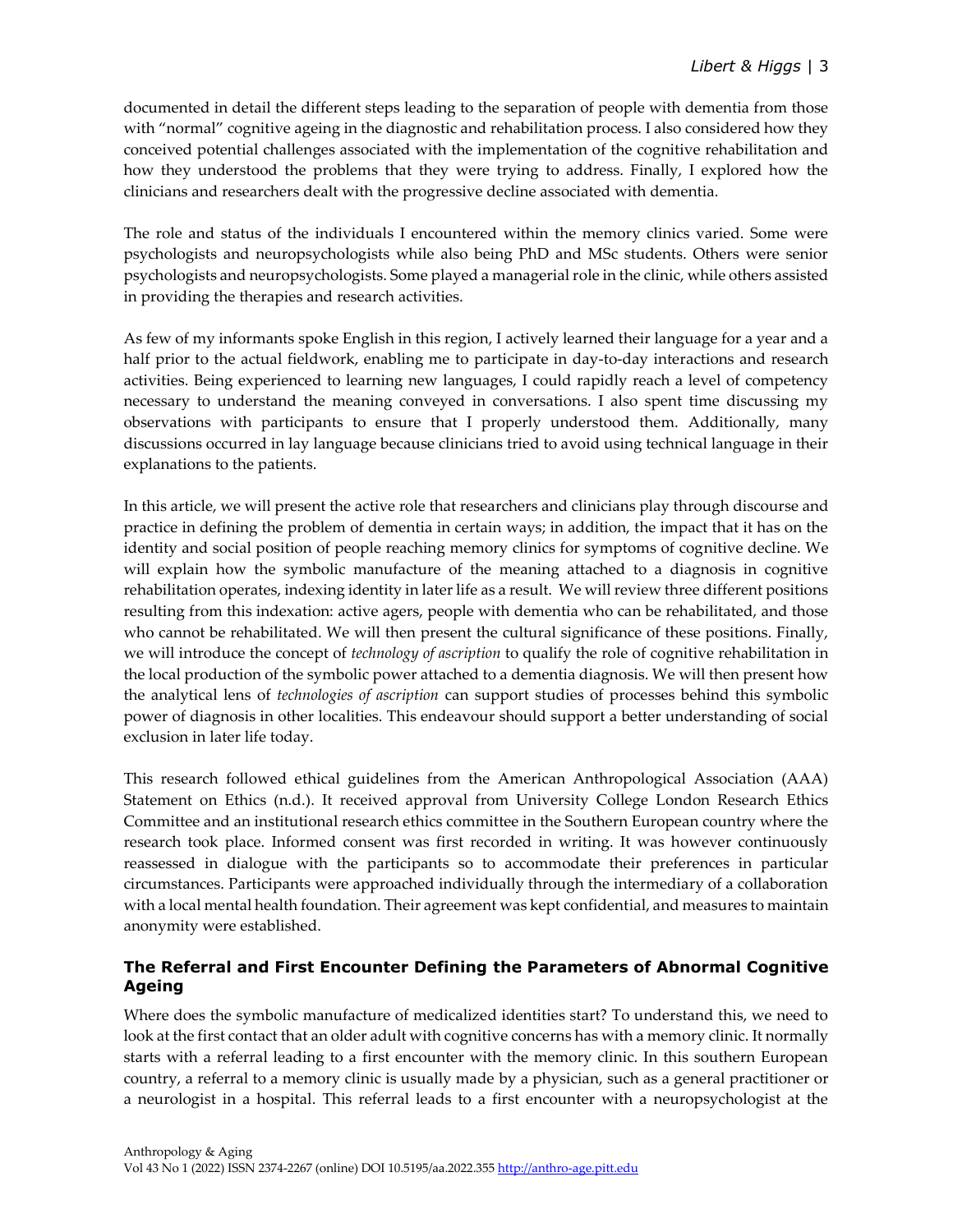memory clinic. As I observed during fieldwork, and present in the following ethnographic vignette, this first encounter delineates important meaning-making processes around identity and announces more profound transformative processes for the older adult with cognitive concerns.

*13th December 2018, inside the memory clinic: We sit together with the therapist and a couple who took a first appointment with the memory clinic to consider the possibility of a cognitive rehabilitation therapy. We are in a small room of the memory clinic, arranged like a restful living room. The couple comfortably sits on one side of the room while I am introduced by the therapist. The encounter starts and the neuropsychologist carefully explains the process involved in starting a cognitive rehabilitation programme with the memory clinic. She introduces herself to them and explains her role as a neuropsychologist in the centre, as well as what the centre does for whom in terms of therapy. She tries to reassure the person potentially receiving the therapy that there are many different causes capable of affecting memory. She also points out that there can be multiple causes behind memory problems. For instance, she describes traffic accidents or seizures. She also explains that memory problems can be diagnosed if the kind of memory issues encountered differs from the trajectory of "normal ageing." She then presents the rehabilitation process and the voluntary nature of participation. This process starts with a cognitive assessment to understand the specificities of the memory problems encountered.*

The first encounter represents an important step initiating the process of rehabilitation and its capacity to shape the identity and social position of older adults with cognitive issues. Through the intimate environment of the comfortable meeting room, the neuropsychologist progressively sets the scene for the life-changing processes that the potential patient will eventually experience in the memory clinic. Indeed, this first encounter establishes the nature of the problem identified by the therapist and enables the medical professional to communicate a new system of meaning attached to a cognitively declining identity to the potential patient. Hence, in this encounter, we notice how the neuropsychologist distinguishes the identity of someone experiencing a cognitive disorder substantial enough to be qualified as "abnormal" from a so-called "normal ageing." Through this exchange we perceive how the act of defining decline as abnormal inevitably announces the possibility that this adjective becomes attached to a person's identity and prepares the potential patient for this transformation. This first encounter introduces to the potential patient the prospect of a first boundary-crossing exercise between normal ageing and pathology. This boundary-crossing will continue in the ensuing steps of the rehabilitation.

### **The Assessment Reifying Abnormal Cognitive Ageing**

The cognitive assessment represents a logical step ensuing from this referral and precedes the cognitive rehabilitation. Baseline assessments are sporadic events as they generally happen once at the start of the care trajectory of the patient. During my period at the memory clinics, I observed two assessments with two different neuropsychologists. Assessments I observed lasted for approximately an hour to an hour and a half. These assessments were based on "paper and pencil" exercises graded with standardized scales such as the Wechsler Adult Intelligence Scale and the Mini-mental state examination which are common practice in memory clinics (Tariq et al. 2006, 901). They can also be combined with brain scans or blood tests often earlier in the diagnostic process or in combination with it to rule out conditions that differ from dementia and assist diagnosis for instance (Karas, Scheltens, and Barkhof 2008; National Health Service 2020; Speechly, Bridges-Webb, and Passmore 2008). Assessments play an important role in shaping the identity of older adults as we will see in this vignette:

*18th December 2018, consultation room: A therapist invites me to observe how she conducts a cognitive assessment. I meet her in the consultation room. The therapist introduces me to the patient as a researcher observing the therapist's activities and asks if I can attend the assessment. I am then granted authorization by the*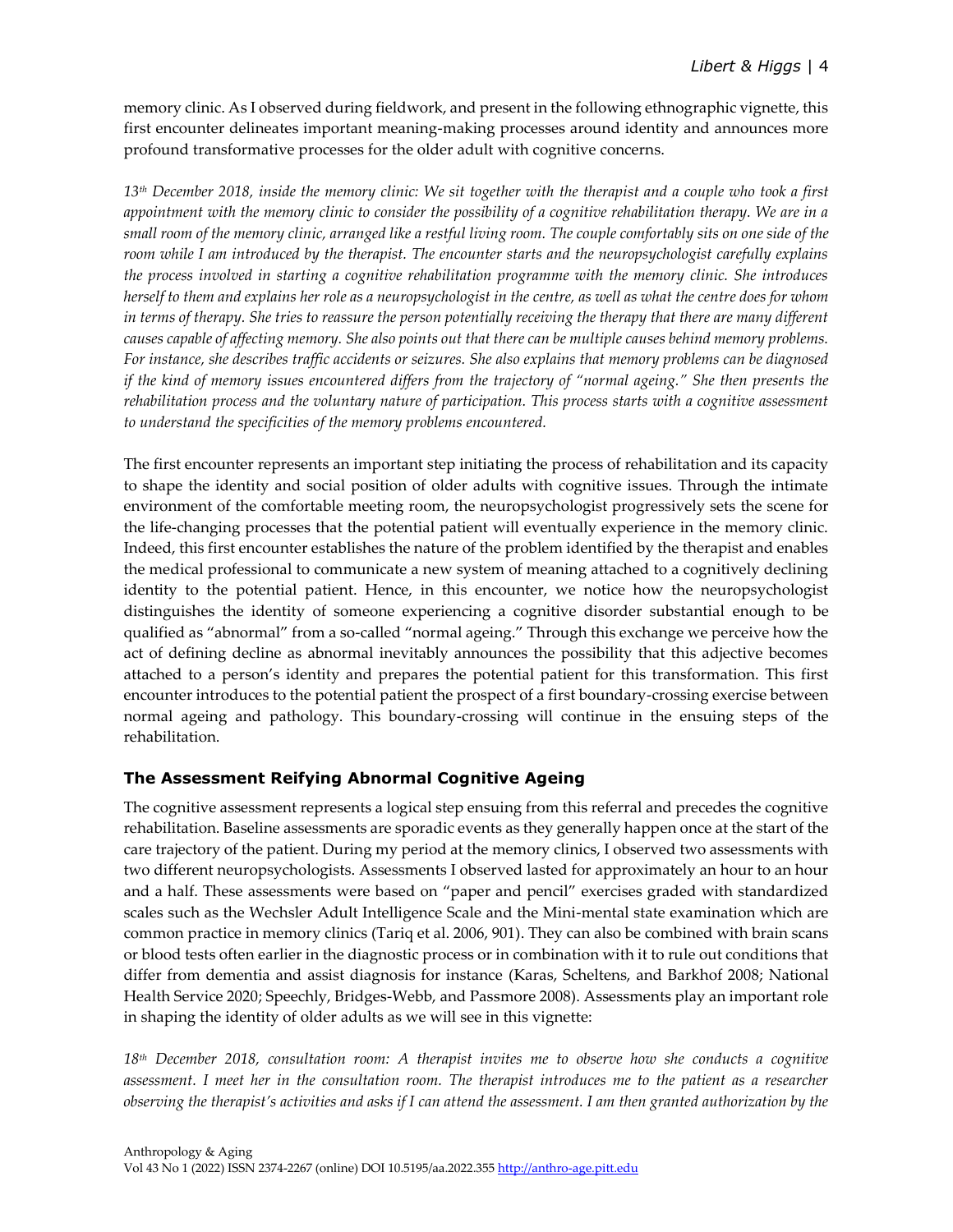### *Libert & Higgs* | 5

*patient to stay next to her to observe her work. The assessment will last for over an hour and a half, involving a series of standardized cognitive tests. She strictly controls the conditions of the assessment and carries a stopwatch with her to precisely keep track of time. She starts the assessment with the two usual questions part of the procedure of cognitive rehabilitation consultations, namely on temporal and spatial orientation. "What date is it?" and "where are we?" she asks the person being assessed. Naively forgetting that these simple queries are part of the test, I try to help the person. While listening to the participant, the therapist interrupts me immediately with a fast and discreet gesture before I start intervening, concerned by the importance to maintain standardized conditions for the assessment. I stay quiet and the test goes on. I find the questions she asks to the patient challenging to answer, and I find myself unable to answer some of them. The atmosphere is tense, and the patient seems focused. The test is composed of various standardized scales of measurement based on questions displaying unique answers, either right or wrong. While the patient replies, the therapist does not provide any clues about the answer's accuracy. Only the time she spends scribbling on the paper with her pencil can eventually give a hint about this accuracy. The assessment ends and we spend time together with the therapist to discuss my observations. She shares her first thoughts on the dysfunctions the assessment probably indicated. She then explains to me how each singular test works while drawing a parallel between the objectives of these tests and a complex cartography of the brain, the functions associated with each of its areas, and how the tests aim to locate issues in them. In her explanation, a test result becomes the indicator of "neuro-localized" zones of cognitive success and failure, a numerical coordinate enabling to draw a map of the (dys)functional brain.*

The assessment I describe in this vignette is a key event and necessary step in the trajectory of care proposed by the memory clinic. It represents the crystallisation of previous assumptions made during the referral. It plays an important role in directing the future trajectory of care constituting the rehabilitation. This assessment presents a holistic picture based on a vast array of phenomena and their associated metrics defined by neuroscience disciplines. Remarkably, the consequence of a test is the reification of the previously evanescent and eminently complicated phenomenon found in cognitive decline into a single label of dementia or Alzheimer's disease.

This symbolic power of labels is central to social positioning in later life and marks the transition toward a new status for the older adult. Rose and Abi-Rached aptly describe the symbolism of the encounter of a patient with what they call the *neuro-*disciplines (neuropsychology, neurology, neuroscience, etc.) within the novel means deployed by the neurosciences to assess the operation of the mind:

When it comes to seeing the brain, seeking to discover within its fleshy volume the traces of the pathological or normal mental processes that the brain might embody, it involves the designation of those who have the authority to see: doctors, neurologists, researchers, psychopharmacologists, geneticists, and now, of course, the imagers. It also involves the subjectification of those who are spoken about—subjectification in the sense that living creatures become subjects of these visualizing technologies only as a consequence of certain technical interventions, and subjectification in another sense, in the case of humans, whose sense of themselves may well be transformed as a result of the images of their brains with which they are presented. (2013, 55)

Rose and Abi-Rached's (2013, 55) explanation over the operation of the neurosciences and their impact on subjectivity suggests how the symbolic power of a diagnosis in dementia partly results from the authority of the neuroscientist and the particular images that they produce to legitimate it.

The controlled environment of the cognitive assessment I describe in the vignette above presents similar parameters constituting the symbolic power of the encounter. The subjectivity of the patient in this encounter for instance becomes redefined through the constitution of a controlled environment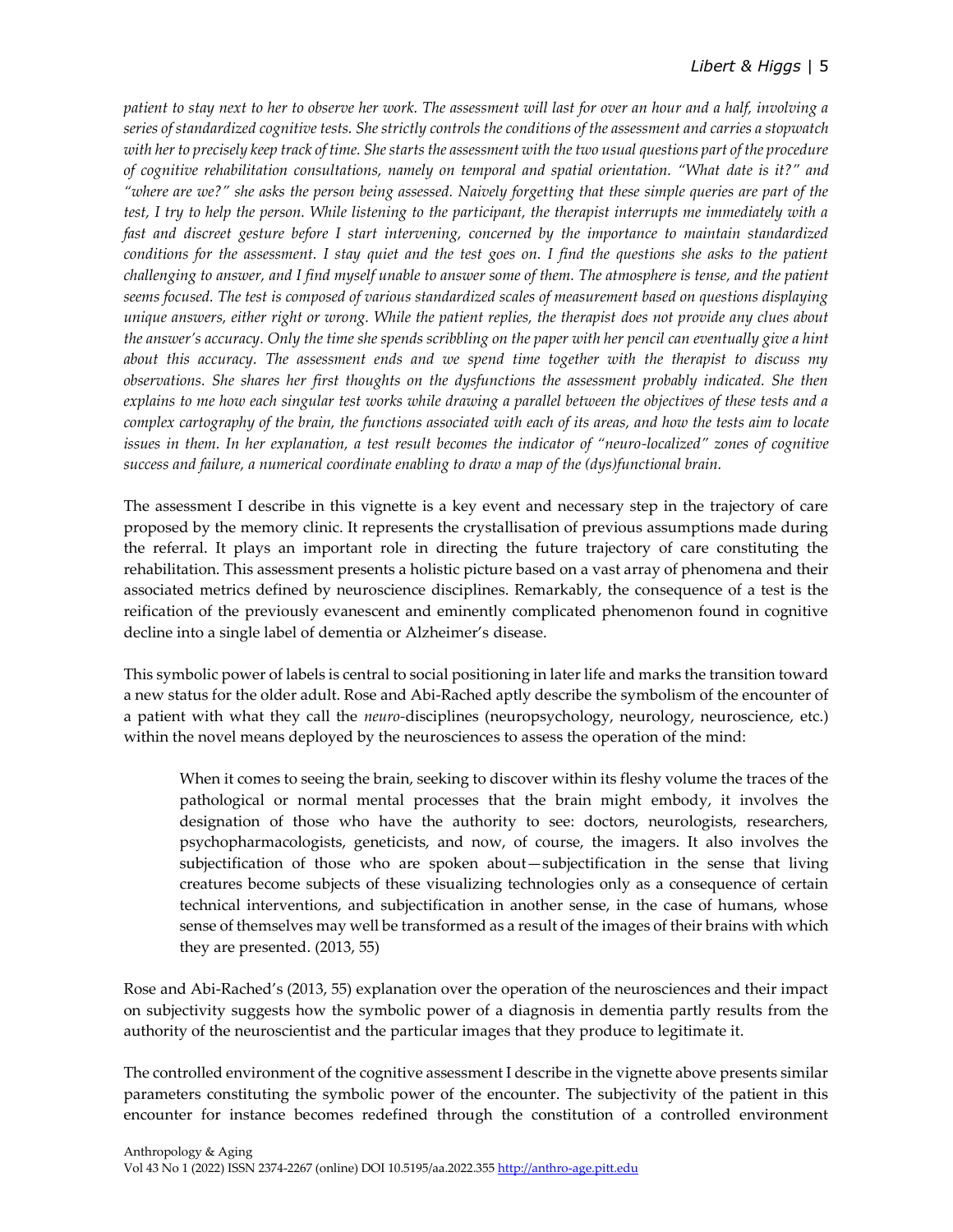composed of standardized metrics, acceptance of the medical gaze, standardization of the temporality of the encounter through the use of a stopwatch, and isolation of the consultation room from the outside world in the detached environment of the memory clinic. All these elements play an important role in crafting the social reality of this new identity, the reification of complex mechanisms and deficiencies in the brain into a coherent whole grading cognitive capacity. While this research essentially focused on the definitional practices and discourses of clinicians, other research (e.g., Tolhurst 2015) suggests how clinical encounters in memory clinics can transform the patients' "sense of themselves" alluded to by Rose and Abi-Rached (2013, 55). The power of the images evoked by Rose and Abi-Rached (2013, 55) is found here in the numerical coordinates of the (dys)functional brain emerging from the application of these standardized measures corresponding to particular zones of the brain. These numerical coordinates give a tangible materiality to the evasiveness of cognitive decline.

Overall, the assessment classifies individuals following a culturally informed definition of normality or abnormality in ageing. The assessment is an important reformulation of identity through medical tools—a sort of "rite of passage" and an initial triaging of individuals into different groups in later life. Those who are not diagnosed as having dementia will be temporally assured as belonging to the most culturally desired position of normal ageing defined by third age cultures. For now, they will not be affected by the symbolic power of diagnosis on identity in later life. Others whose cognitive ageing is now classified as abnormal will be prescribed cognitive rehabilitation, initiating a trajectory of care with variable consequences on identity.

### **Cognitive Rehabilitation Supporting People with Dementia Who Can Be Rehabilitated**

This second position corresponds to the desired outcome for the memory clinic and to the success of the rehabilitation (the first position simply being the one of individuals whose diagnosis is negative for dementia). Individuals in this position are valued according to the norms established by the neuropsychologists I met, who take great care of creating a supportive atmosphere when implementing the rehabilitation. The objectives of the memory clinics and the nature of rehabilitation are determinant to align the identity of people diagnosed along the norms defined by the *active cognitive ageing* narrative. This narrative according to Libert, Charlesworth, and Higgs (2020) represents the current inclusion of brain health into active ageing. Hence, the responsibility to stave off the impact of decline in ageing now includes the brain as a locus of prevention and risk management. In the following vignette I describe the nature of the rehabilitation itself to illustrate this correspondence:

*12th December 2018, inside the memory clinic: I met with two clinicians to attend the cognitive rehabilitation session. The room is a casual classroom setting with two round tables and a series of computers on the side. I enter the room with the patients. We sit together at the table, two patients, the clinician, and me. The length of the consultation and the level of the challenges set for the patients are important, as I will discover during the next hour and a half that the session will last. The session for one of the patients starts with thirty minutes of cognitive exercises through the traditional "paper and pencil" rehabilitation—a contrast with the novel use of computers followed by another thirty minutes of computer-based rehabilitation. The computer-based session requires the patient to sit in front of the computer and carefully answer the prompts and exercises that the cognitive rehabilitation software automatically generates. Then the person comes back for thirty minutes of the same "paper and pencil" cognitive rehabilitation exercises. While sitting at the table, the clinician alternatively spends time with each patient, quickly shifting from one patient to the other in order to set up the exercises and monitor each of them. Each "paper and pencil" exercise follows the same pattern: the clinician lays square-shaped cards down on the table with images of objects of different kind printed on them: a shirt, a bowl of soup, a train, keys and so forth. The patient then tries to remember this sequence of objects represented on the cardboard figures by creating*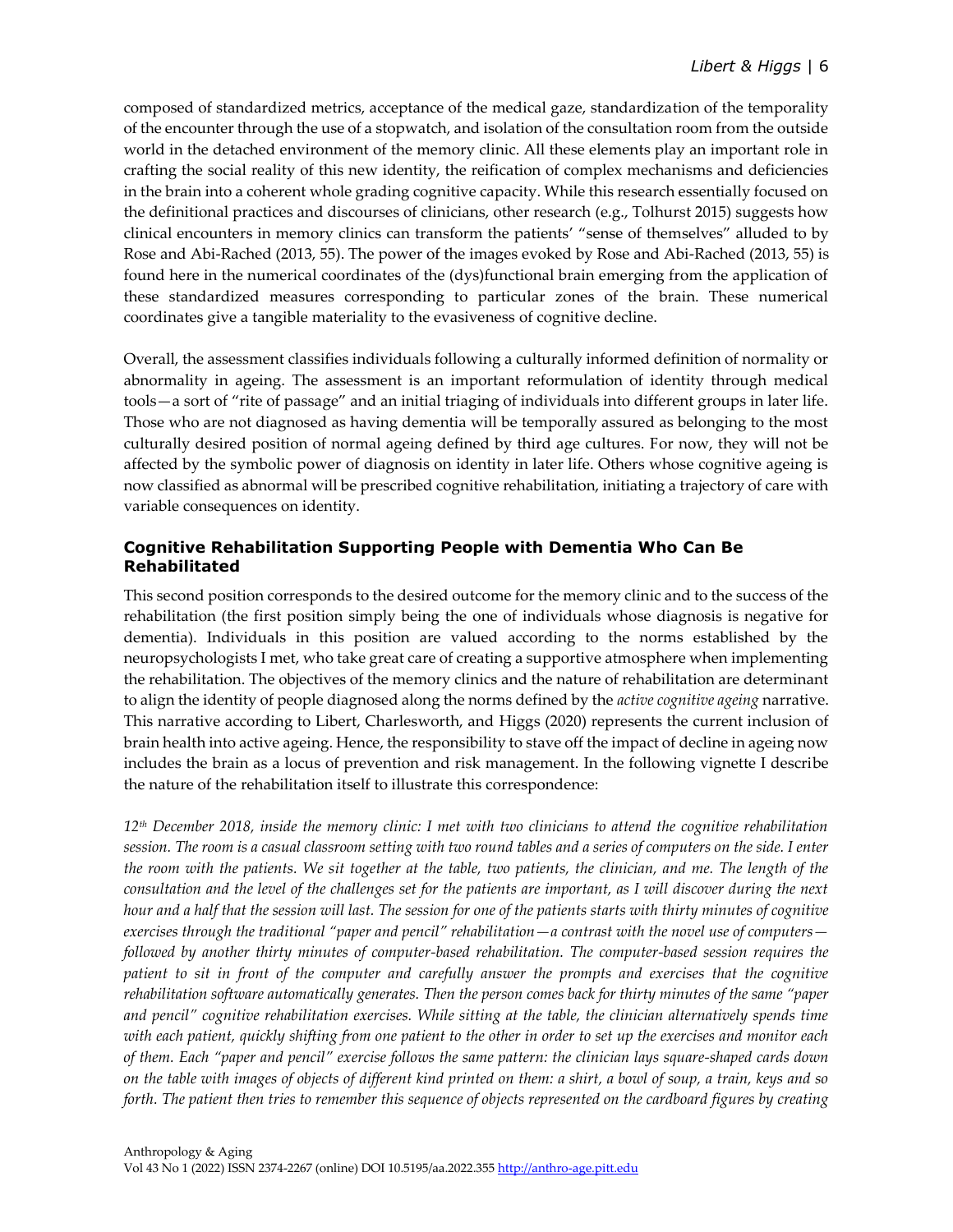*a narrative based on these objects. Here could be a typical example: I put my shirt on, drank some soup and left the house, closing the door with the key, and took the train. Cards would then be put face down and the patient*  would attempt to recall the shirt, the soup, the house, the keys, and the train printed on the cards in a sequential *order by visualizing the story in their head. Some patients experience more difficulties than others in fulfilling these exercises as I observed during this consultation and on other occasions. Indeed, the challenging nature of these exercises has the apparent capacity to expose different levels of deficits in patients. Although patients can find the exercises challenging, they usually fulfil them successfully according to the standards of rehabilitation. The atmosphere of the consultation is supportive. I notice how therapists take great care to create an enjoyable environment where patients feel valued. When exercises appear too complicated for patients, therapists help patients to complete them, therefore supporting their sense of achievement and wellbeing.*

This vignette shows how cognitive rehabilitation implies an ethos of engagement, of "not giving up" in front of the challenges generated by dementia. In the cognitive rehabilitation, such an ethos is encouraged, and decline becomes a phenomenon that one should confront through self-discipline and self-management. Sometimes, under the request of therapists, patients are expected to complete some homework in addition to taking part in the consultations. These are "pencil and paper" exercises to complete at home, ones that will be reviewed by the therapist at the start of the following session. Significantly, this set of expectations regarding cognitive health in later life strongly echoes key aspects of the model of "successful" or active ageing developed by Rowe and Kahn (1997) which states that successful ageing is defined by three components: "low probability of disease and disease-related disability, high cognitive and physical functional capacity, and active engagement with life" (1997, 433). Indeed, fostering autonomous living through the development of "alternative cognitive pathways" represents a central objective of rehabilitation echoing this definition.

Accordingly, a successful cognitive rehabilitation represents the maintenance of norms of capacity and independence in later life valued as part of active cognitive ageing. It therefore demonstrates the engagement of the individual to maintain an identity which remains connected to the one they had before the diagnosis. This engagement embodies the will to fight against the inevitability of decline valorised by successful ageing in later life. The demonstration of this will symbolizes remaining connections between the person with dementia and those who normally age according to the ideal of active cognitive ageing. For those individuals diagnosed with early-onset dementia, it also enables them to distance themselves from what Gilleard and Higgs (2010) call the "fourth age"—the most negative aspects of dementia which are often associated with the dreaded imaginary of a non-agentic later life. A successful rehabilitation is therefore a means to maintain parts of the individuals diagnosed with dementia away from the gravitational pull of a culturally devalued non-agentic life.

## **Active Cognitive Ageing and its Periphery—People Who Cannot Be Rehabilitated**

However, this ethnographic vignette above also shows the complex relationship that such a form of therapy establishes with decline and altered capacities. This impression stemmed from the peculiar approach of rehabilitation practitioners relying on challenging exercises as a bedrock for therapy. These challenges that were meant to encourage the development of "alternative cognitive pathways" in people with dementia also render cognitive decline apparent. Choosing the right answer, remembering a series of words sequentially, locating oneself temporally or spatially, etc. All these represent cognitive puzzles which are artificially created for the purpose of therapy. Confronting decline becomes instrumental to supporting autonomous living through the maintenance of an idea of "optimal functioning." Therefore, the nature of this therapy inevitably results in situations where cognitive exercises become obstacles rather than enablers. They may either demonstrate the remaining capacities of the person and eventually support them, or they may lead to a situation where these obstacles become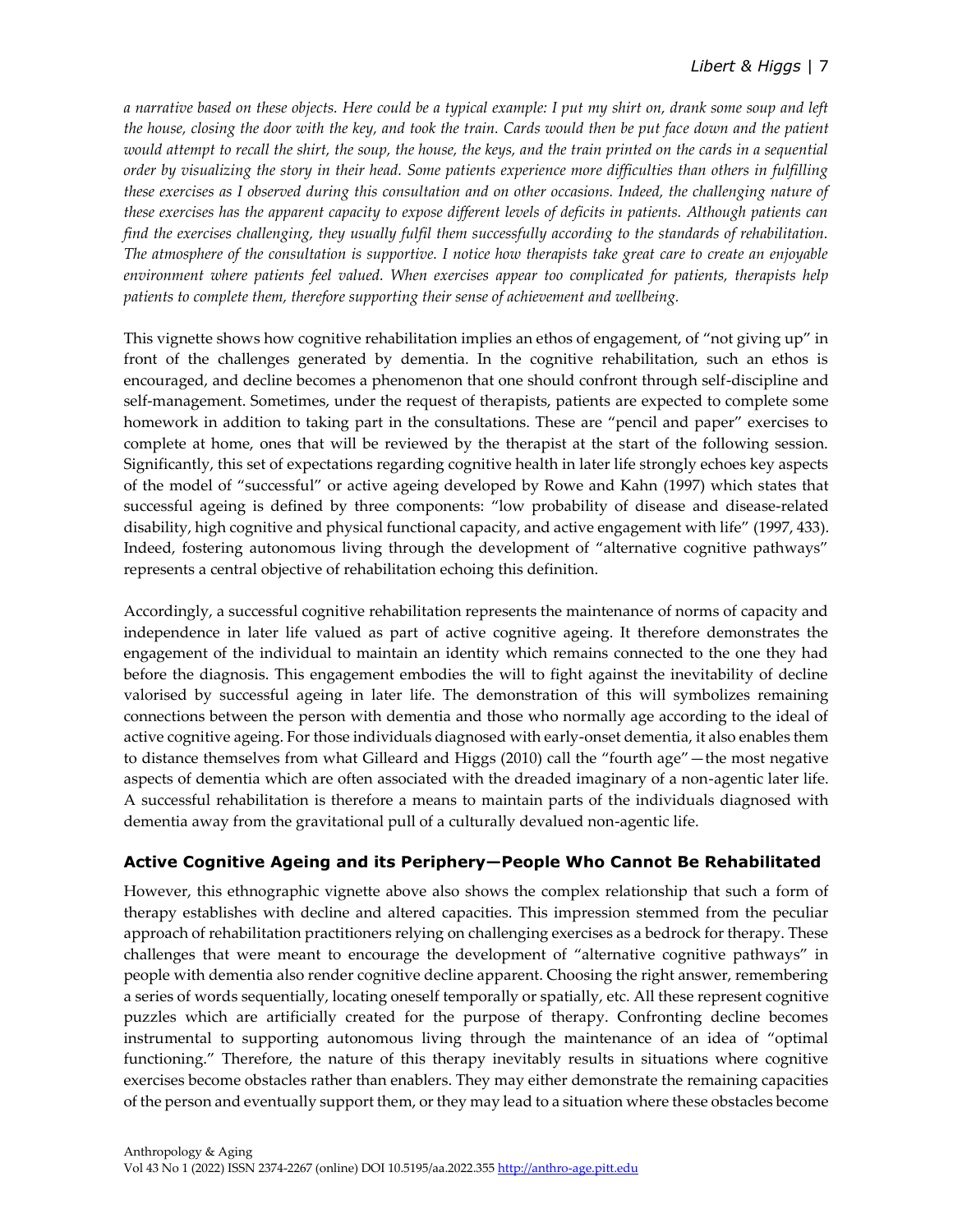increasingly difficult to fulfil, giving a symbolic weight and a more tangible reality to the deficit fostering an encounter with the tangible reality of their own decline. The decision to proactively engage in a struggle against decline, to confront it through regimes of self-care and management, is a definitional characteristic of active cognitive ageing. When locating it in a more global cultural perspective, this confrontational approach represents a peculiar cultural conception of decline in ageing and the life-course (Lamb 2017). Indeed, Lamb (2017) presents different ethnographic insights into various cultural spaces defining ageing around the world, showing that numerous other ways of perceiving and portraying decline exist beyond the Western binary understanding of active ageing and its aversion for decline.

The possibility of losing one's agency remains a shadow persistently attached to the positive aspiration of cognitive rehabilitation. This double-edged nature of cognitive rehabilitation—of being both an obstacle and an enabler—represents an important challenge that cognitive rehabilitation therapists inevitably confront in their attempt to support people with dementia. While in the memory clinics, I interviewed a neuropsychologist who describes her perspective on rehabilitation and the issue of decline. This encounter specifies this important challenge of rehabilitation:

*I will first do an evaluation. I will do an evaluation which is more or less intensive. The objective is to determine which [capacity] is conserved and which one is altered. I don't know whether the one which is altered we are going to get it back. Because if the person lost her capacity to write, she will not get it back, like for someone who developed an aphasia [impairment of language affecting speech and writing]. She will not get it back. (…) But you will strive to maintain [the capacities] that you have kept. (…) And also, a struggle to work on the ones which are altered. If we speak of a cerebral damage, we are going to work on the ones which are altered. But for a neurodegenerative disease, we will try to work on [the altered capacities] but we know we are not going to recover. (…) Because a degenerative disease, well, degenerates. So, the objective is, when you come to see me, I evaluate you. If we have here the conserved capacities, and there the altered ones, we will try to maintain the ones that remain for the time you are here (…) until you lose these capacities.* [Interview translated by the first author]

In this vignette, we perceive how cognitive rehabilitation applied to dementia constitutes a struggle against its neurodegenerative nature, a complex balance between loss and stability. The role of the therapist is to localize these territories of alteration and stability and to specifically train the altered capacities—until they are lost.

In this interview, the neuropsychologist makes an important distinction between stable and neurodegenerative conditions (such as dementia), evoking the complexity of treating progressive decline in this manner. This complexity in rehabilitation has only recently emerged as it became applied to dementia. Indeed, the original purpose of cognitive rehabilitation was to treat brain injuries, it developed after the Second World War to treat soldiers affected by cerebral damage on the European battlefields (Prigatano 2005, 5). With the expansion of motorized transportation throughout the twentieth century, ensuing applications of rehabilitation involved the treatments of individuals affected by brain injuries resulting from car accidents. Brain injuries are often relatively stable and do not lead to progressive decline. Indeed, as another therapist pointed out during my fieldwork, individuals with such brain injuries are often able to benefit from rehabilitation for many years, therefore echoing the distinction with dementia made by the neuropsychologist I interviewed. This stability contrasts with the application of cognitive rehabilitation to a progressive condition. Capacities sustained through hard work one month may be lost the next, and so can exercises completed by the patient in one month appear irrelevant or even frustrating in the next. As evoked in the interview above, the therapist needs to engage in a constant process of revaluation to reorient the therapy amidst this progressive loss of capacity. This caution is also raised by some supporters of cognitive rehabilitation in the scientific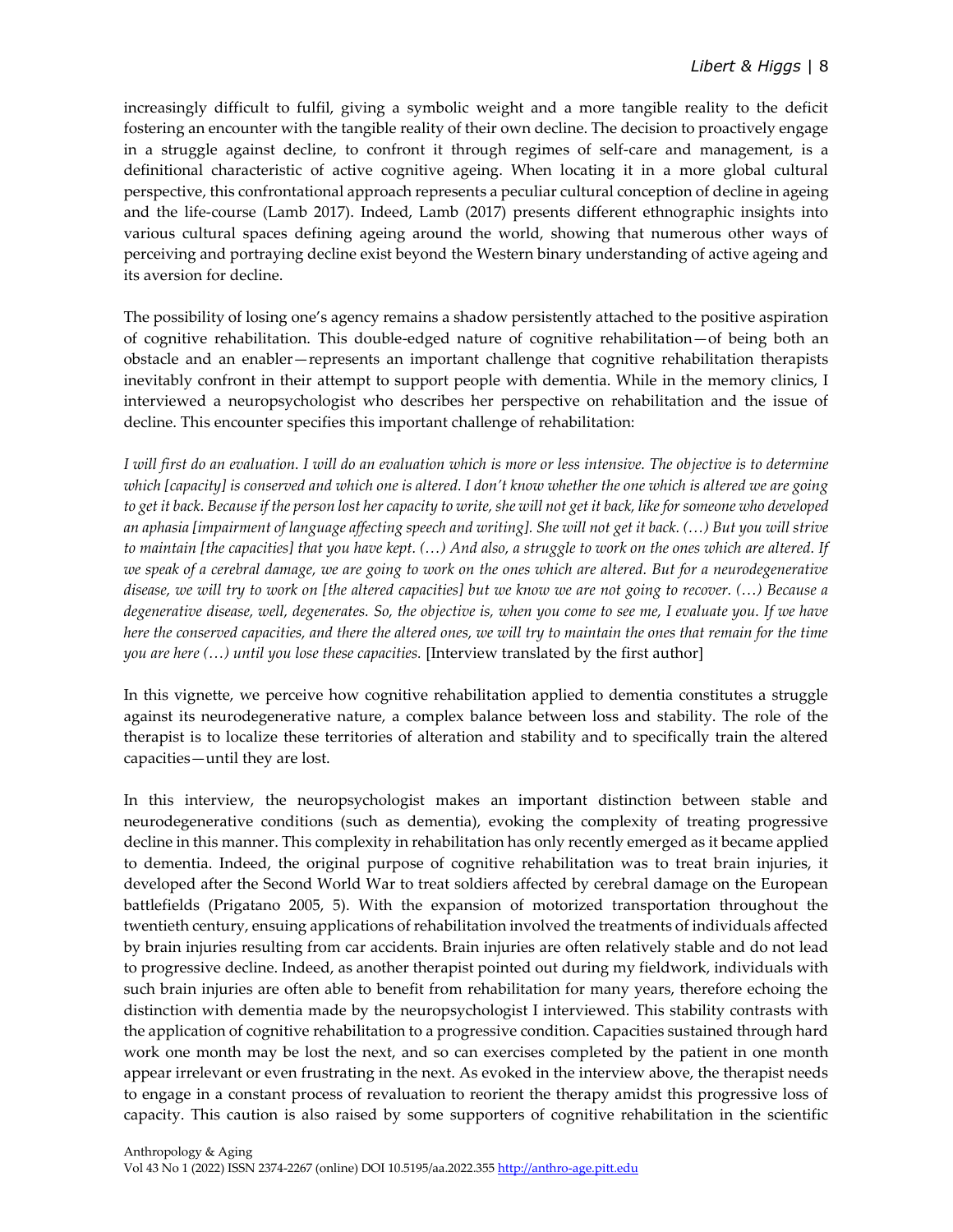literature. Prigatano (2005, 6), a neuropsychologist and prominent figure in the development of cognitive rehabilitation, recognizes this confrontational nature of cognitive rehabilitation with decline. Prigatano (2005, 6) warns us that the level of difficulty of exercises should be progressively adapted and managed to avoid feelings of failure and frustration.

While the subjective and psychological impact of this confrontation is considered by therapists who are particularly careful to ensure the wellbeing of patients throughout the rehabilitation, its social significance for identity in later life remains unexplored. The following quotes will help shed light on this matter. As a therapist told me, when a patient with dementia becomes too advanced to benefit from rehabilitation, when exercises become too difficult to adapt to the declining capacities of this patient, there needs to be a consultation with the family to decide whether to institutionalize the patient or not. The ultimate powerlessness of rehabilitation therefore signifies the rupture of a bond of the person with dementia with active cognitive ageing and her entry into a third position marked by a dreaded nonagentic state. This third position is distinct from the first most desired position of active ager and the second more culturally valued, although excluded, position of people with dementia who can be rehabilitated. In characterizing the operation of memory clinics, Jolley and colleagues (2006) explain that "Any clinics restrict their involvement to the assessment and treatment of patients early in their careers with dementia. Longer term follow up falls to community mental health teams or primary care. If patients move into an independent sector nursing home, it is not unusual for them to be lost to follow up all together" (203).

This explanation, together with the one of psychologists I encountered, alludes to the position of those existing in the cultural space beyond therapy, in the shadow of rehabilitation. Hence, we argue that cognitive rehabilitation's classificatory capacity reaches its peak as soon as it becomes unable to address neurodegeneration. Cognitive rehabilitation in dementia, a strategy essentially directed toward the treatment of early-stage dementia, stands in this ambiguous space between its therapeutic objectives and the subsequent ascription of people on the path leading to the loss of agency encompassed by "unsuccessful ageing" (Gilleard and Higgs 2010). This is a feared cultural location that Hazan (2011, 1129) also describes as "deep old age, which lies beyond the corrective power of therapy." Through the operation of its apparatus of detection, classification and monitoring, cognitive rehabilitation participates in the construction of this social space by implicitly filtering out the existence of those individuals beyond the reach of therapy. Paradoxically, by elevating the status of those who can be rehabilitated, it inherently demarcates the social position of those who cannot, further reinforcing the symbolic power of exclusion of their diagnosis—a dementia beyond rehabilitation.

### **Technologies of Ascription Fracturing Later Life**

This ethnography of cognitive rehabilitation progressively unveils three significant positions in our treatment of cognitive ageing through the lens of the Western "successful" or "active ageing" project (Lamb 2017, xii) and its expansion in brain health through active cognitive ageing (Libert, Charlesworth, and Higgs 2020). It presents how this practice inherently classifies people in three different social positions: the one of active agers without a label of dementia, the one of individuals diagnosed with dementia who can benefit from rehabilitation, the one of individuals diagnosed with dementia who cannot be rehabilitated. How do these three positions illustrate the capacity of rehabilitation to give its symbolic power to a dementia diagnosis in cultures of "successful ageing"?

The first position is inhabited by "active agers," those without a label of cognitive decline who often engage in prevention practices such as brain training (Libert, Charlesworth, and Higgs 2020). Although the life of these older adults representing an important segment of the population in later life is not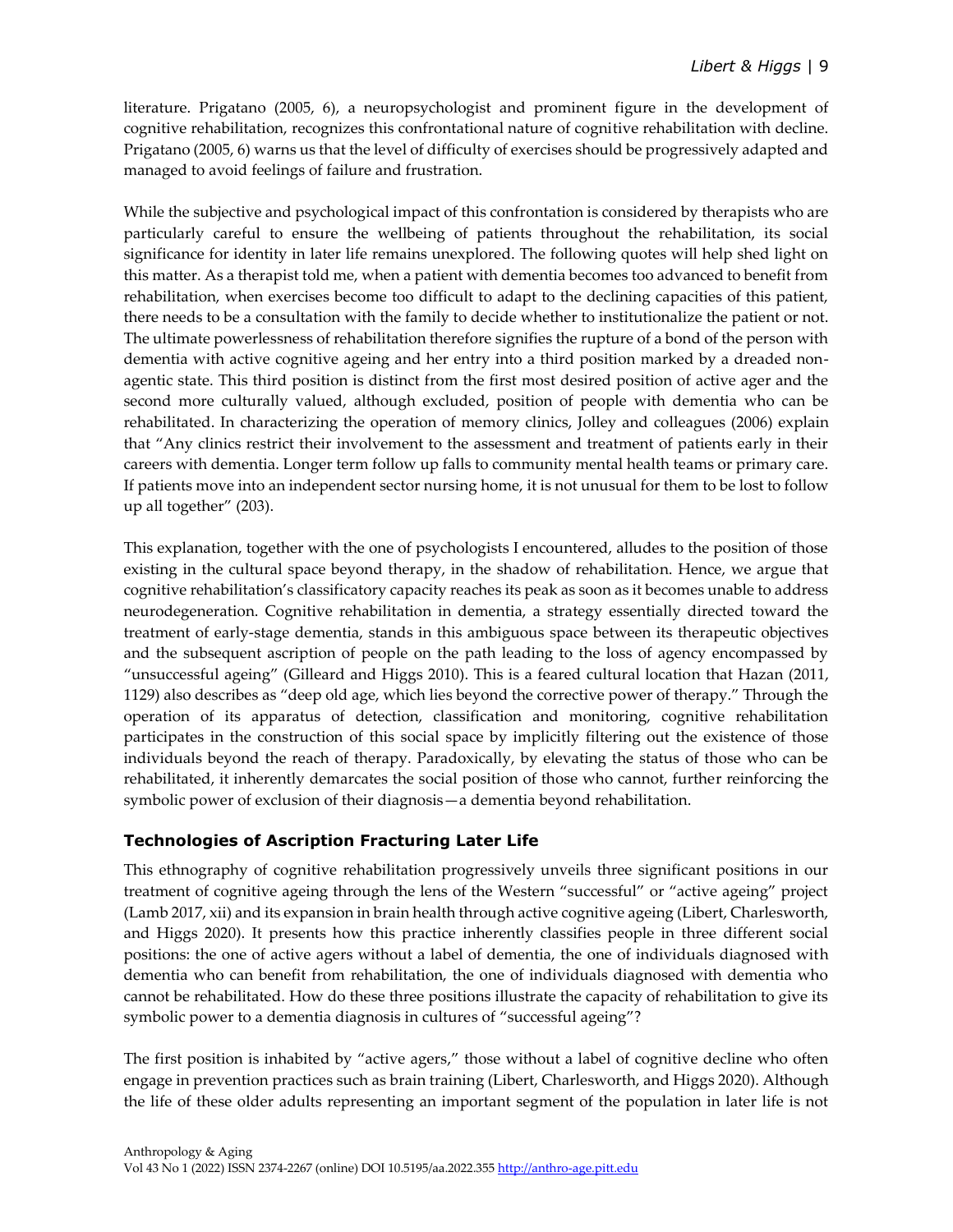directly described in this ethnography, it has been widely documented within ethnographic accounts and narrative analyses, often referring to this cultural field as "the third age" (Baltes and Smith 2003; Lamb 2014; Laslett 1989). The success of technologies such as brain training devices used to prevent dementia and other regimes of prevention, "brain health" and "cognitive fitness" in ageing populations characterize how the third age approaches cognitive ageing (Libert, Charlesworth, and Higgs 2020). Libert, Charlesworth, and Higgs (2020) explain how they are used as important instruments to maintain a social standing valued by cultures of the third age, as modes of *distinction* from individuals who embody the decline, abjection, and loss of agency symbolizing an "unsuccessful ageing." This attitude toward decline in successful ageing often leads to the *othering* and exclusion of people with dementia (Higgs and Gilleard 2014; Libert, Charlesworth, and Higgs 2020) whose existence echoes the widespread fear of "losing" oneself (Degnen 2012, 9).

This ethnography shows a complementarity between memory clinics and technologies of distinction in supporting the social position of the third age. The cognitive assessments and monitoring that they promote play an important role in "guarding the frontiers" of successful (or active) cognitive ageing. They closely monitor belonging to this ideal of later life by comforting some about their normalcy while relegating those whose cognitive ageing is perceived as abnormal outside of the third age paradigm. Medical expertise, the establishment of strict procedures and controlled environments in memory clinics, as well as their legitimacy in healthcare play an important role in the reification and stabilization of this frontier between active ageing and dementia. This process of filtering is symbolically powerful in sustaining and affirming the triumph of third agers over cognitive decline. It celebrates their dedication to self-care and prevention in the field of later life.

For those receiving a diagnosis of dementia, cognitive rehabilitation plays a different role from the one of distinction, yet intrinsically linked to it. The diagnosis marks a separation from active cognitive ageing and only initiates a more extensive process ascribing people with dementia in a trajectory of decline. What cognitive rehabilitation essentially does is to *ascribe* a medicalized identity upon people experiencing cognitive decline. Previous studies showed that this label of dementia is intensely related to stigma (Ballenger 2006; Beard and Fox 2008 ; Fletcher 2021). Ballenger (2006) argues that the biomedicalization of senility operating since the end of the Second World War "has been at best ambiguous in lessening the stigma of old age" as it is central to the reinforcement of a boundary between normality and pathology (113). In this regard, Fletcher (2021) points out that a diagnosis can reinforce "felt" stigma in the person diagnosed; "felt" stigma being the subjective anticipation of a hypothetical "enacted" stigma afflicted by others. Although the patient can still choose disclosure or not, once being diagnosed there is often no turning back (unless a new medical authority counters the first one and indicates a misdiagnosis). Current trends toward medicalization in the clinics show how this logic is likely to expand due to the routinization of large-scale screening and monitoring it enables.

The steps that follow the classificatory event of the assessment continue this transformational process of identity in later life through the action of cognitive rehabilitation and its unvoluntary classification of people in later life into those who can and those who cannot be rehabilitated.

This post-diagnostic process is however ambivalent. Indeed, cognitive rehabilitation can be beneficial by potentially reducing the othering of those with a diagnosis of dementia. A successful rehabilitation raises their symbolic worth in the light of successful ageing when they can be rehabilitated. At a symbolic level, and leaving considerations of efficacy aside, the positive positional benefit of rehabilitation relates to its cultural desirability. It corresponds to a valued imaginary of individuals triumphing over their cognitive decline through active engagement and dedication to regimes of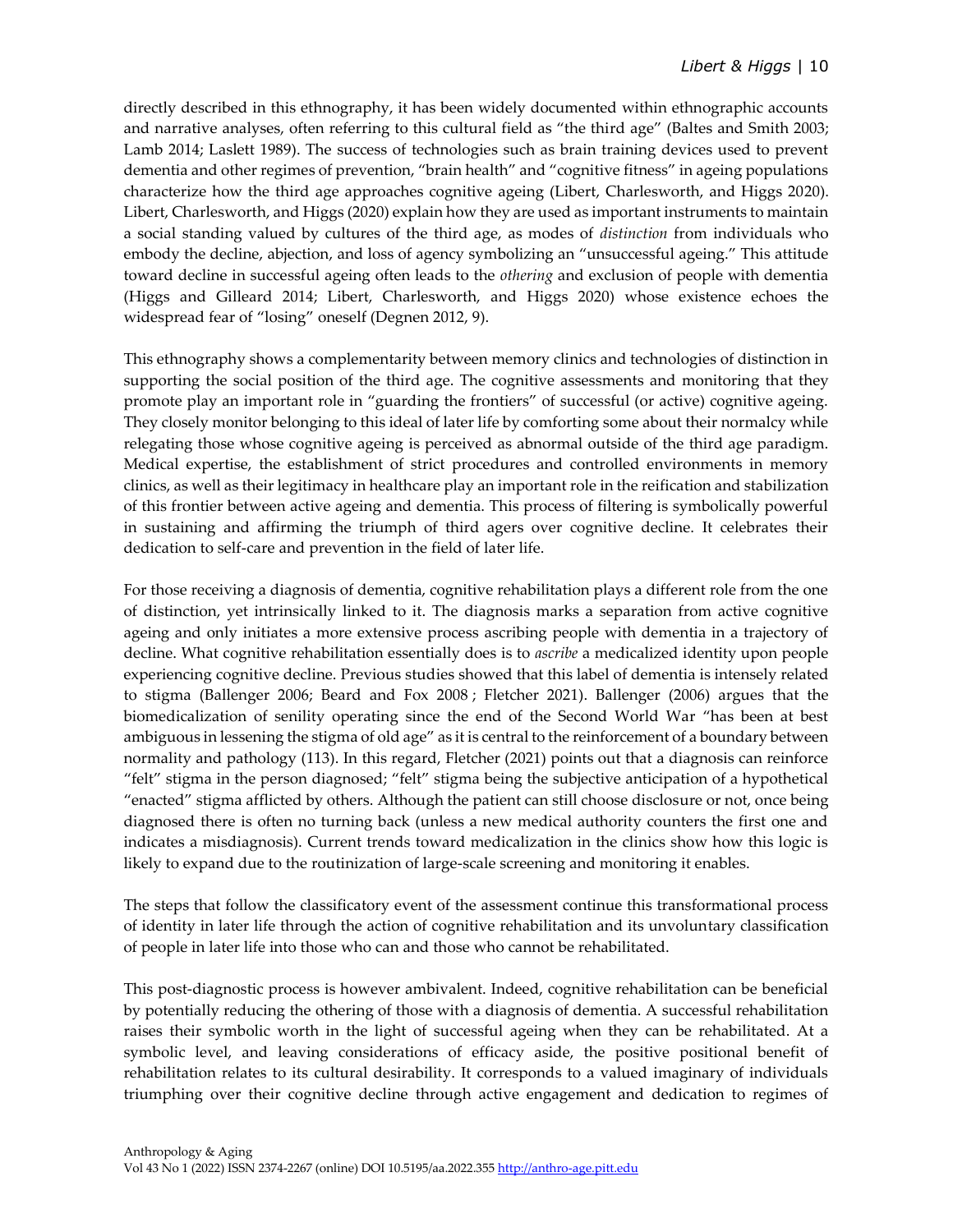rehabilitation. This successful rehabilitation represents the primary objective of the neuropsychologists I encountered which is to mitigate the capacity of the diagnosis to create exclusion.

However, this first benefit of reducing stigma through the cultural desirability of rehabilitation also foregrounds the tensions found in the position of those who cannot be rehabilitated. First because it essentially relies on diagnosis as a *sine qua non* entry point implying issues of stigma listed above. Moreover, this strategy aspires to the expansion of this diagnostic process—for instance through digital population level screening (Kitanaka 2020, 121) and forms of early diagnosis such as MCI or prodromal dementia—therefore encouraging further labelling. Labelling remains a challenge in a general context in which stigma against dementia is prevalent, and in which attempts to further medicalize dementia and separate it from previous categories of senility have proved limited in alleviating this stigma (Ballenger 2008; 2006; Kitanaka 2020).

Another issue beyond labelling is that rehabilitation confronts individuals diagnosed to the norms of capacity desired by active ageing. This confrontational approach to decline is illustrated through the challenging exercises imposed during the rehabilitation, which often need the reassurance from therapists that it is fine to fail and that participants should continue to try. This confrontational logic inevitable exposes their impairment as a result. The position of individuals who can be rehabilitated is therefore not without tensions. Despite its therapeutic benefits, it reifies and exposes the existence of decline, therefore rendering it amenable to potential exclusion or "felt" stigma among patients (Fletcher 2021). This exposition of decline through labelling and challenging exercises is an additional process leading cognitive rehabilitation to locally contribute to the symbolic power that society attaches to a diagnosis of dementia.

Finally, the more tacit, yet no less present, position of people with dementia who cannot be rehabilitated illustrates the ultimate process by which rehabilitation contributes to the symbolic power of a diagnosis. It exposes the existence of individuals whose decline is irreversible and separates them from the active ageing population. As I observed during this fieldwork, this third position is rarely discussed among key actors in the field of dementia, be it in memory clinics, influential institutions such as the WHO, or patient associations. Its existence evokes fear and powerlessness in the face of irreversible decline. This narrative clashes with the hopeful discourse that these institutions wish to promote. However, this promotion of hopeful discourses is an important source of othering for people with dementia falling beyond the reach of therapy. Rehabilitation, through its process of diagnosis ascribing label, and the filtering process it inherently operates by applying a selective therapy prioritizing early and moderate dementia therefore contributes to affirming and crystallizing the fear attached to individuals who cannot be rehabilitated. It further ascribes them in a culturally significant position symbolising a failed ageing.

Overall, when considering the relation of memory clinics with the broader context of successful ageing, we see how memory clinics play a specific social role in ascribing a pathological identity separated from ageing upon older adults experiencing cognitive decline. Their definition of abnormality, standardized assessment reifying decline through metrics, and confrontational approach to decline locally produce the powerful symbolism attached to the dementia diagnosis and its capacity to separate individuals from a so-called normal ageing. We propose to conceptualize this peculiar symbolic role of cognitive rehabilitation in the dominant narrative of successful ageing as a *technology of ascription.* 

While the contribution of technologies of ascription to processes of social exclusion is difficult to perceive locally within the clinics, it becomes significant when the processes they deploy is relocated within dominant cultures of successful ageing. Technologies of ascription help to understand how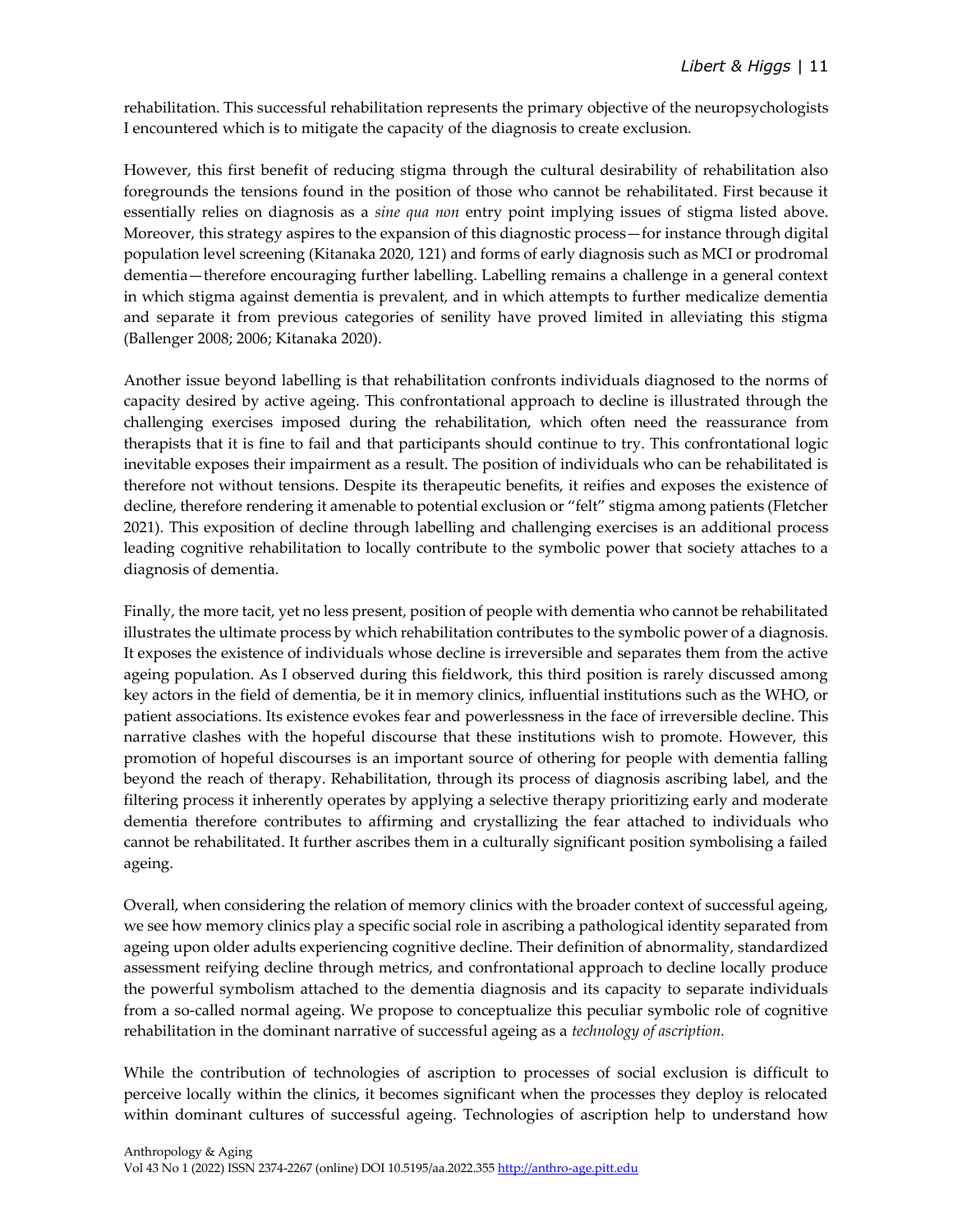localized processes and day-to-day interactions—such as the ones taking place in rehabilitation within the memory clinics—are essential in generating the symbolic power of a dementia diagnosis to fracture later life. Exclusion is not solely the by-product of large-scale dementia strategies and public health campaigns, but also results from the combined action of various sites and mundane practices materializing the aspirations of these discourses.

Other studies explore the social impact of diagnostic practices for other conditions (e.g., Armstrong, Michie, and Marteau 1998; Strong 1979). Even though these practices can be transformative for identity, we argue that they do not possess the same symbolic intensity in evoking *existential* fear in later life as those found in cognitive assessment and rehabilitation.

Amidst the widespread expansion of medicalization in dementia, we propose that technologies of ascription are not limited to cognitive rehabilitation alone. Technologies of ascription can help us analyse other pharmaceutical and psychosocial interventions and therapies playing a similar social role of separating decline from normality in later life and determine their capacity of exclusion. By pointing to the importance of studying technologies of ascription, we also wish to delineate a field of research which remains relatively understudied in anthropology. It could offer many promising avenues for future ethnography to study social exclusion in later life.

Importantly, what we point out is not an outright rejection of the medicalization of cognitive decline in later life. Rather, in introducing the analytical concept of technologies of ascription, we call for the importance to more critically appraise the symbolic role that interventions can play in shaping identity and the benefits of medicalization for older adults. While medicalization can be beneficial for some the ones whose decline remains "manageable" through rehabilitation—it also delineates a position associated with more exclusion for others.

### **Conclusion**

This ethnography starts from the observation that little empirical research has been conducted on the localized processes of medicalization of cognitive decline contributing to the symbolic power of exclusion of a dementia diagnosis. Most psychosocial or gerontological research considered the diagnosis as an isolated entity requiring an intervention to facilitate its acceptance, underline its benefit, and promote it as an example of neurodiversity to prevent stigma and exclusion. Research in this domain often involved either exploring experiences of people with dementia as if being detached from the dominant cultural narrative of "successful," active cognitive ageing, or problematizing this narrative while paying little attention to documenting the localized processes reinforcing the symbolic power of a dementia diagnosis to divide later life. This ethnography observing the actions and meaningmaking practices of neuropsychologists and researchers implementing a cognitive rehabilitation therapy in two memory clinics in southern Europe aimed at addressing this gap in the literature. In this study, we considered the various steps followed by individuals experiencing cognitive decline. We presented an account of how the referral and the assessment represent an important transformation of identity as separated from "normal ageing" enacted through the reification of cognitive decline into dementia through standardized tests and metrics. We then presented how the confrontational therapeutic approach to decline found in the cognitive rehabilitation implicitly divides people with dementia into those who can benefit from rehabilitation, thereby demonstrating a desired ethos of active cognitive ageing in dementia and separating them from those who cannot be rehabilitated. We explained how this implicit process of filtering in rehabilitation is constitutive of an excluded category of people whose identity increasingly represents a "failed" ageing marked by the loss of agency in therapy. Based on this ethnography, we proposed the term of *technologies of ascription* to qualify this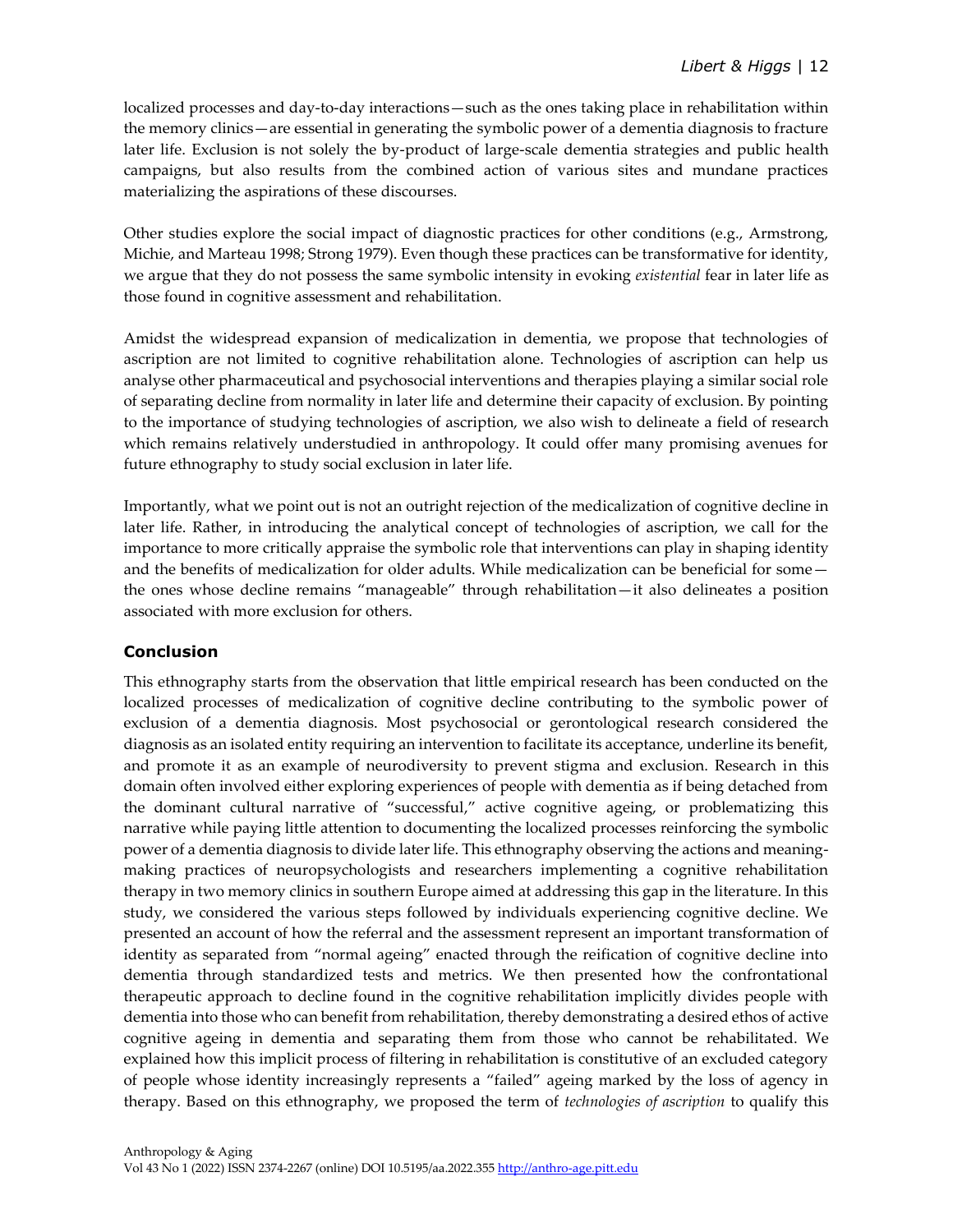process defining and reifying abnormal cognitive ageing, and involuntarily filtering individuals experiencing cognitive decline. We explained that technologies of ascription exemplify how the symbolic power of exclusion of a diagnosis of dementia is locally produced, therefore materializing discourses of successful cognitive ageing. Finally, we presented how technologies of ascription can be used as an analytical concept to explore how the symbolic power of division of a dementia diagnosis is locally produced in other therapeutic interventions for dementia. We explained how anthropology could play a key role in this exploration and improve our understanding of processes leading to social exclusion in later life.

#### **Acknowledgements**

The research presented in this article was carried out as part of the Marie Curie Initial Training Network (ITN) action, H2020-MSCA-ITN-2015, under grant agreement number 676265. We are grateful for the support of the health foundation involved in the care and therapy of people with conditions affecting the brain, and its researchers, which facilitated access to the research sites and observations presented in this article.

#### **References**

- Adelman, Richard C. 1995. "The Alzheimerization of Aging." *Gerontologist* 35 (4): 526–32. https://doi.org/10.1093/geront/35.4.526.
- American Anthropological Association. n.d. "AAA Statement on Ethics." Accessed August 13, 2021. https://www.americananthro.org/LearnAndTeach/Content.aspx?ItemNumber=22869&navItemNumber= 652.
- Aminzadeh, Faranak, Anna Byszewski, Frank J. Molnar, and Marg Eisner. 2007. "Emotional Impact of Dementia Diagnosis: Exploring Persons with Dementia and Caregivers' Perspectives." *Aging and Mental Health* 11 (3): 281–90. https://doi.org/10.1080/13607860600963695.
- Andrews, Molly. 2009. "The Narrative Complexity of Successful Ageing." *International Journal of Sociology and Social Policy* 29 (1/2): 73–83. https://doi.org/10.1108/01443330910934736.
- Armstrong, David. 1995. "The Rise of Surveillance Medicine." *Sociology of Health & Illness* 17 (3): 393–404. https://doi.org/10.1111/1467-9566.ep10933329.
- Armstrong, David, Susan Michie, and Theresa Marteau. 1998. "Revealed Identity: A Study of the Process of Genetic Counselling." *Social Science and Medicine* 47 (11): 1653–58.
- Ballenger, Jesse F. 2006. "The Biomedical Deconstruction of Senility and the Persistent Stigmatization of Old Age in the United States." In *Thinking About Dementia: Culture, Loss, and the Anthropology of Senility*, 106–19. https://doi.org/10.36019/9780813539270-007.
- Ballenger, Jesse F. 2008. "Reframing Dementia: The Policy Implications of Changing Concepts." In *Excellence in Dementia Care: Research into Practice*. Edited by Murna Downs and Barbara Bowers, 492–508. Maidenhead: Open University Press.
- Baltes, Paul B., and Jacqui Smith. 2003. "New Frontiers in the Future of Aging: From Successful Aging of the Young Old to the Dilemmas of the Fourth Age." *Gerontology* 49 (2): 123–35. https://doi.org/10.1159/000067946.
- Beard, Renée L., and Patrick J. Fox. 2008. "Resisting Social Disenfranchisement: Negotiating Collective Identities and Everyday Life with Memory Loss." *Social Science & Medicine* 66 (7): 1509–20. https://doi.org/10.1016/j.socscimed.2007.12.024.
- Beard, Renée L., and Tara M. Neary. 2013. "Making Sense of Nonsense: Experiences of Mild Cognitive Impairment." *Sociology of Health and Illness* 35 (1): 130–46. https://doi.org/10.1111/j.1467- 9566.2012.01481.x.
- Birt, Linda, Fiona Poland, Emese Csipke, and Georgina Charlesworth. 2017. "Shifting Dementia Discourses from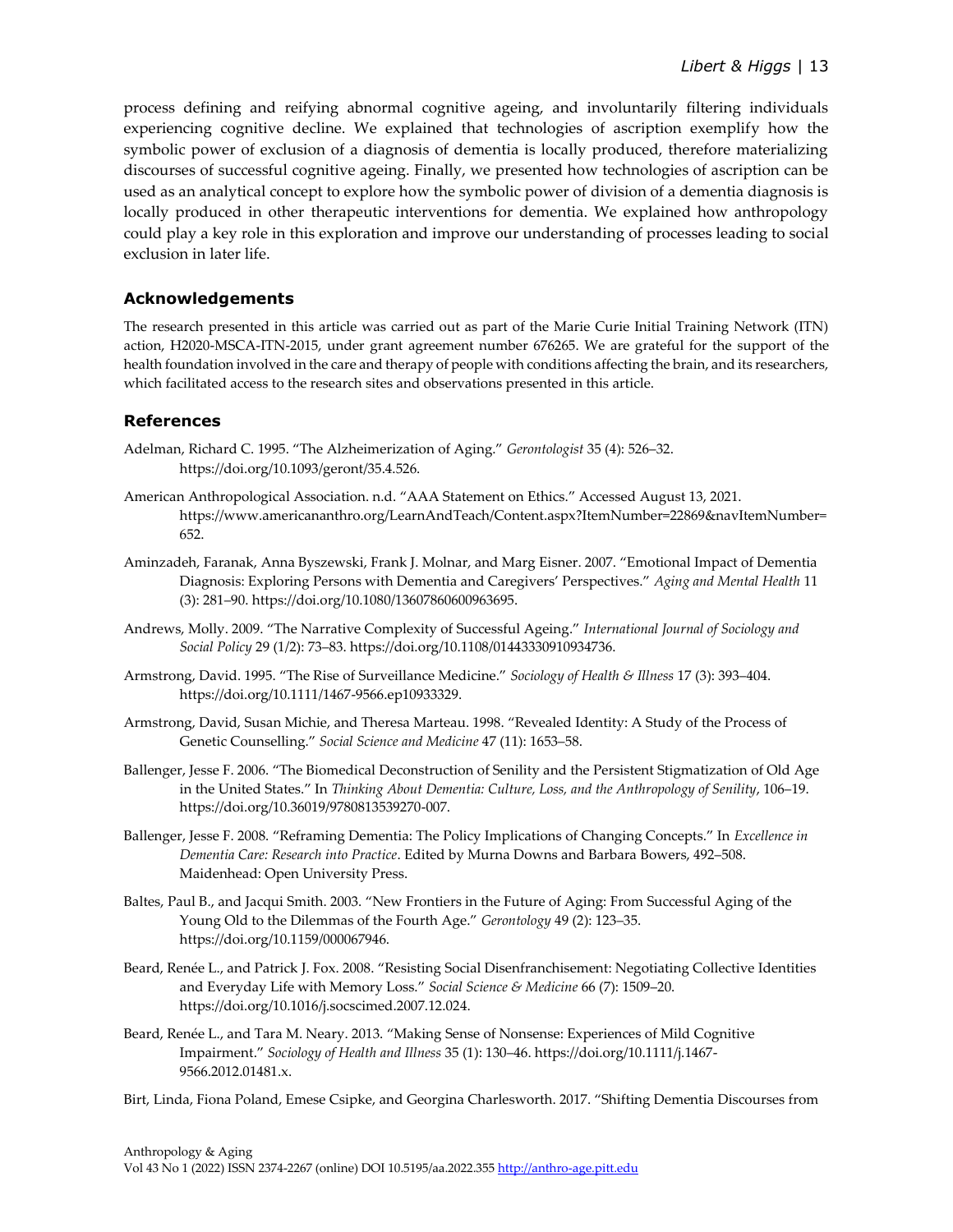Deficit to Active Citizenship." *Sociology of Health and Illness* 39 (2): 199–211. https://doi.org/10.1111/1467- 9566.12530.

- Booth, Vicky, Rowan H. Harwood, Victoria Hood-Moore, Trevor Bramley, Jennie E. Hancox, Kate Robertson, Judith Hall, Veronika van der Wardt, and Pip A. Logan. 2018. "Promoting Activity, Independence and Stability in Early Dementia and Mild Cognitive Impairment (PrAISED): Development of an Intervention for People with Mild Cognitive Impairment and Dementia." *Clinical Rehabilitation* 32 (7): 855–64. https://doi.org/10.1177/0269215518758149.
- Clare, Linda, and Bob Woods. 2003. "Cognitive Rehabilitation and Cognitive Training for Early-Stage Alzheimer's Disease and Vascular Dementia." *Cochrane Database of Systematic Reviews*, no. 4. https://doi.org/10.1002/14651858.cd003260.
- Cohen, Lawrence. 1998. *No Aging in India : Alzheimer's, the Bad Family, and Other Modern Things*. Berkeley ; London: University of California Press.
- Conrad, Peter. 2007. *The Medicalization of Society: On the Transformation of Human Conditions into Treatable Disorders*. *Antimicrobial Agents and Chemotherapy*. Vol. 53. Baltimore: The Johns Hopkins University Press.
- Degnen, Cathrine. 2012. *Ageing Selves and Everyday Life in the North of England: Years in the Making*. Manchester: Manchester University Press. https://doi.org/10.2307/j.ctt21216jf.
- Eriksen, Thomas Hylland. 2001. *Small Places, Large Issues*. London, Sterling (Virginia): Pluto Press.
- Fletcher, James R. 2021. "Destigmatising Dementia: The Dangers of Felt Stigma and Benevolent Othering." *Dementia* 20 (2): 417–26. https://doi.org/10.1177/1471301219884821.
- Fox, Chris, Louise Lafortune, Malaz A. Boustani, Tom Dening, Greta Rait, and Carol Brayne. 2013. "Screening for Dementia - Is It a No Brainer?" *International Journal of Clinical Practice* 67 (11): 1076–80. https://doi.org/10.1111/ijcp.12239.
- Gilleard, Chris, and Paul Higgs. 2010. "Aging without Agency: Theorizing the Fourth Age." *Aging & Mental Health* 14 (2): 121–28. https://doi.org/10.1080/13607860903228762.
- Graham, Janice E. 2006. "Diagnosing Dementia: Epidemiological and Clinical Data as Cultural Text." In *Thinking About Dementia: Culture, Loss, and the Anthropology of Senility*. Edited by Annette Leibing and Lawrence Cohen, 80–105. New Brunswick and London: Rutgers University Press.
- Hazan, Haim. 2011. "Gerontological Autism: Terms of Accountability in the Cultural Study of the Category of the Fourth Age." *Ageing and Society* 31 (7): 1125–40. https://doi.org/10.1017/S0144686X1100050X.
- Higgs, Paul, and Chris Gilleard. 2014. "Frailty, Abjection and the 'othering' of the Fourth Age." *Health Sociology Review* 23 (1): 10–19. https://doi.org/10.5172/hesr.2014.23.1.10.
- Jolley, David, Susan Benbow, and Moni Grizzell. 2006. "Memory Clinics." *Postgraduate Medical Journal* 82: 199– 206.
- Karas, Giorgos, Philip Scheltens, and Frederik Barkhof. 2008. "Feature Extraction and Strategy of Analyzing Structural Neuroimaging in Dementia." In *Handbook of Clinical Neurology*. Edited by Charles Duyckaerts and Irene Litvan, 75–86. Saint Louis: Elsevier Science.
- Kitanaka, Junko. 2020. "In the Mind of Dementia: Neurobiological Empathy, Incommensurability, and the Dementia Tojisha Movement in Japan." *Medical Anthropology Quarterly* 34 (1): 119–35. https://doi.org/10.1111/maq.12544.
- Lamb, Sarah. 2014. "Permanent Personhood or Meaningful Decline: Toward a Critical Anthropology of Successful Aging." *Journal of Aging Studies* 29: 41–52. https://doi.org/10.1016/j.jaging.2013.12.006.
- Lamb, Sarah. 2017. *Successful Aging as a Contemporary Obsession: Global Perspectives*. New Brunswick, NJ: Rutgers University Press.
- Laslett, Peter. 1989. *A Fresh Map of Life*. London: Weidenfeld and Nicholson.

Libert, Sébastien, Georgina Charlesworth, and Paul Higgs. 2020. "Cognitive Decline and Distinction: A New Line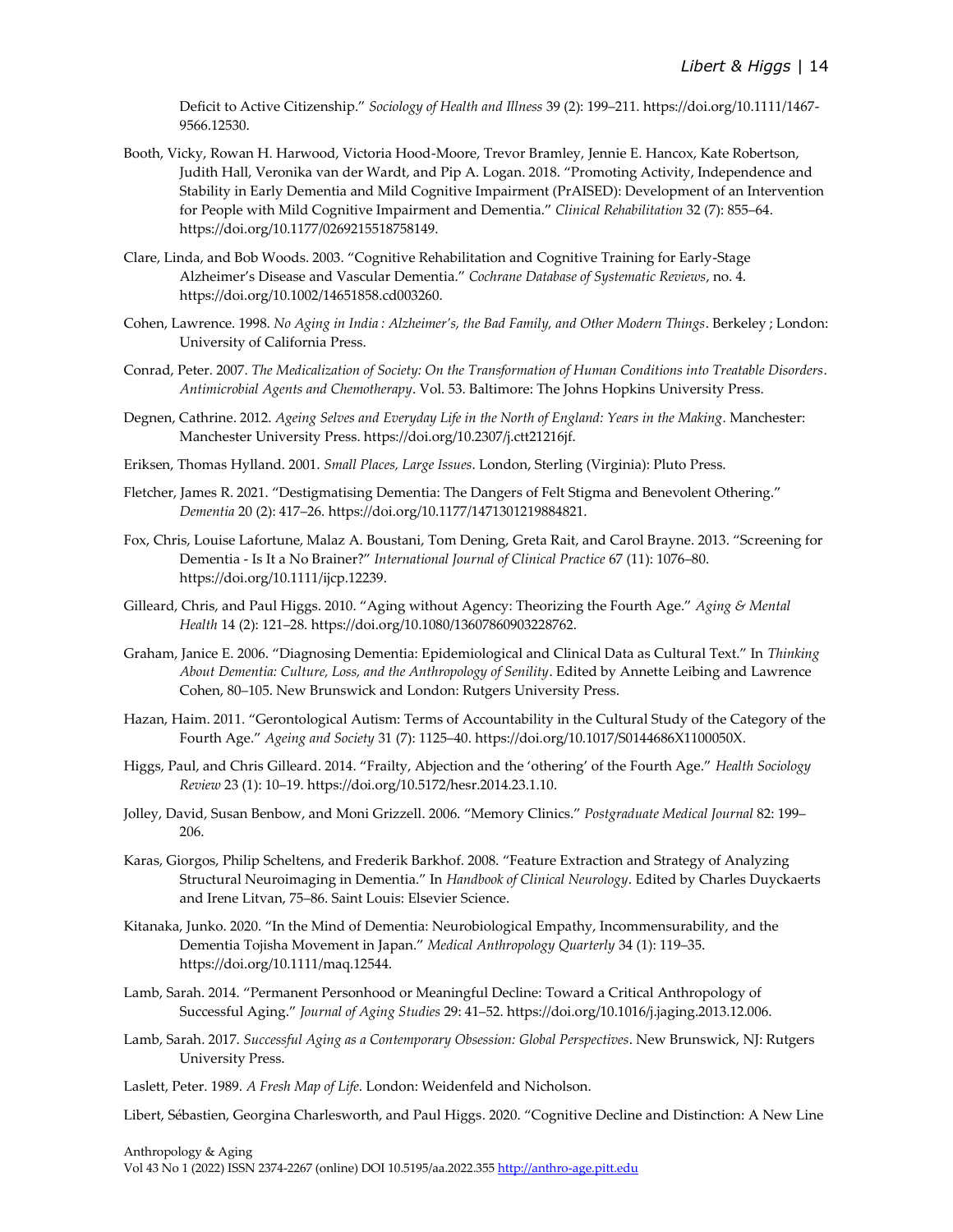of Fracture in Later Life?" *Ageing and Society* 40 (12): 2574-2592. https://doi.org/10.1017/S0144686X19000734.

- Livingston, Gill, Andrew Sommerlad, Vasiliki Orgeta, Sergi G Costafreda, Jonathan Huntley, David Ames, Clive G Ballard, et al. 2017. "The Lancet International Commission on Dementia Prevention and Care." *The Lancet* 390 (10113): 2673–2734. https://doi.org/10.1016/S0140-6736(20)30367-6.
- Lock, Margaret. 2013. *The Alzheimer Conundrum: Entanglements of Dementia and Aging*. Princeton: Princeton University Press.
- McParland, Patricia, Fiona Kelly, and Anthea Innes. 2017. "Dichotomising Dementia: Is There Another Way?" *Sociology of Health and Illness* 39 (2): 258–69. https://doi.org/10.1111/1467-9566.12438.
- Milne, Alison. 2010. "The 'D' Word: Reflections on the Relationship between Stigma, Discrimination and Dementia." *Journal of Mental Health* 19 (3): 227–33. https://doi.org/10.3109/09638231003728166.
- Milne, Richard, Ana Diaz, Shirlene Badger, Eline Bunnik, Karine Fauria, and Katie Wells. 2018. "At, with and beyond Risk: Expectations of Living with the Possibility of Future Dementia." *Sociology of Health and Illness* 40 (6): 969–87. https://doi.org/10.1111/1467-9566.12731.
- National Health Service. 2020. "Tests for Diagnosing Dementia," May 21, 2020. https://www.nhs.uk/conditions/dementia/diagnosis-tests/.
- Orrell, Martin, and Carol Brayne. 2015. "Dementia Prevention: Call to Action." *The Lancet* 386 (10004): 1625. https://doi.org/10.1016/S0140-6736(15)00528-0.
- Pickard, Susan. 2011. "Health, Illness and Normality: The Case of Old Age." *BioSocieties* 6: 323–41. https://doi.org/10.1057/biosoc.2011.10.
- Prigatano, George P. 2005. "A History of Cognitive Rehabilitation." In *The Effectiveness of Rehabilitation for Cognitive Deficits*. Edited by Peter W. Halligan and Derick T. Wade. Oxford: Oxford University Press.
- Rose, Nikolas, and Joelle M. Abi-Rached. 2013. *Neuro: The New Brain Sciences and the Management of the Mind*. Princeton: Princeton University Press.
- Rowe, John W., and Robert L. Kahn. 1997. "Successful Aging." *The Gerontologist* 37 (4): 433–40. https://doi.org/10.1093/geront/37.4.433.
- Speechly, Catherine, Charles Bridges-Webb, and Erin Passmore. 2008. "The Pathway to Dementia Diagnosis." *The Medical Journal of Australia* 189 (9): 487–48. https://doi.org/10.5694/j.1326-5377.2008.tb02140.x.
- Strong, P. M. 1979. *The Ceremonial Order of the Clinic: Parents, Doctors and Medical Bureaucracies*. *The Ceremonial Order of the Clinic*. London: Routledge and Kegan Paul. https://doi.org/10.4324/9781315186504.
- Tariq, Syed H., Nina Tumosa, John T. Chibnall, Mitchell H. Perry, and John E. Morley. 2006. "Comparison of the Saint Louis University Mental Status Examination and the Mini-Mental State Examination for Detecting Dementia and Mild Neurocognitive Disorder - A Pilot Study." *American Journal of Geriatric Psychiatry* 14 (11): 900–910. https://doi.org/10.1097/01.JGP.0000221510.33817.86.
- Tolhurst, Edward. 2015. "The Experiential Impacts of Cognitive Function Tests upon Men with Dementia and Their Carers." *The Journal of New Writing in Health and Social Care* 2 (1): 1–13.
- Williams, Simon J., Stephen Katz, and Paul Martin. 2011. "Neuroscience and Medicalisation: Sociological Reflections on Memory, Medicine and the Brain." In *Sociological Reflections on the Neurosciences: Advances in Medical Sociology*. Edited by Martyn Pickersgill and Ira van Keulen, 13:231–54. Bingley: Emerald Group Publishing Ltd.
- World Health Organization. 2017. "WHO | Global Action Plan on the Public Health Response to Dementia 2017 2025." Geneva: World Health Organization. https://www.who.int/mental\_health/neurology/dementia/action\_plan\_2017\_2025/en/.
- World Health Organization and Alzheimer's Disease International. 2012. *Dementia: A Public Health Priority*. Geneva: World Health Organization.